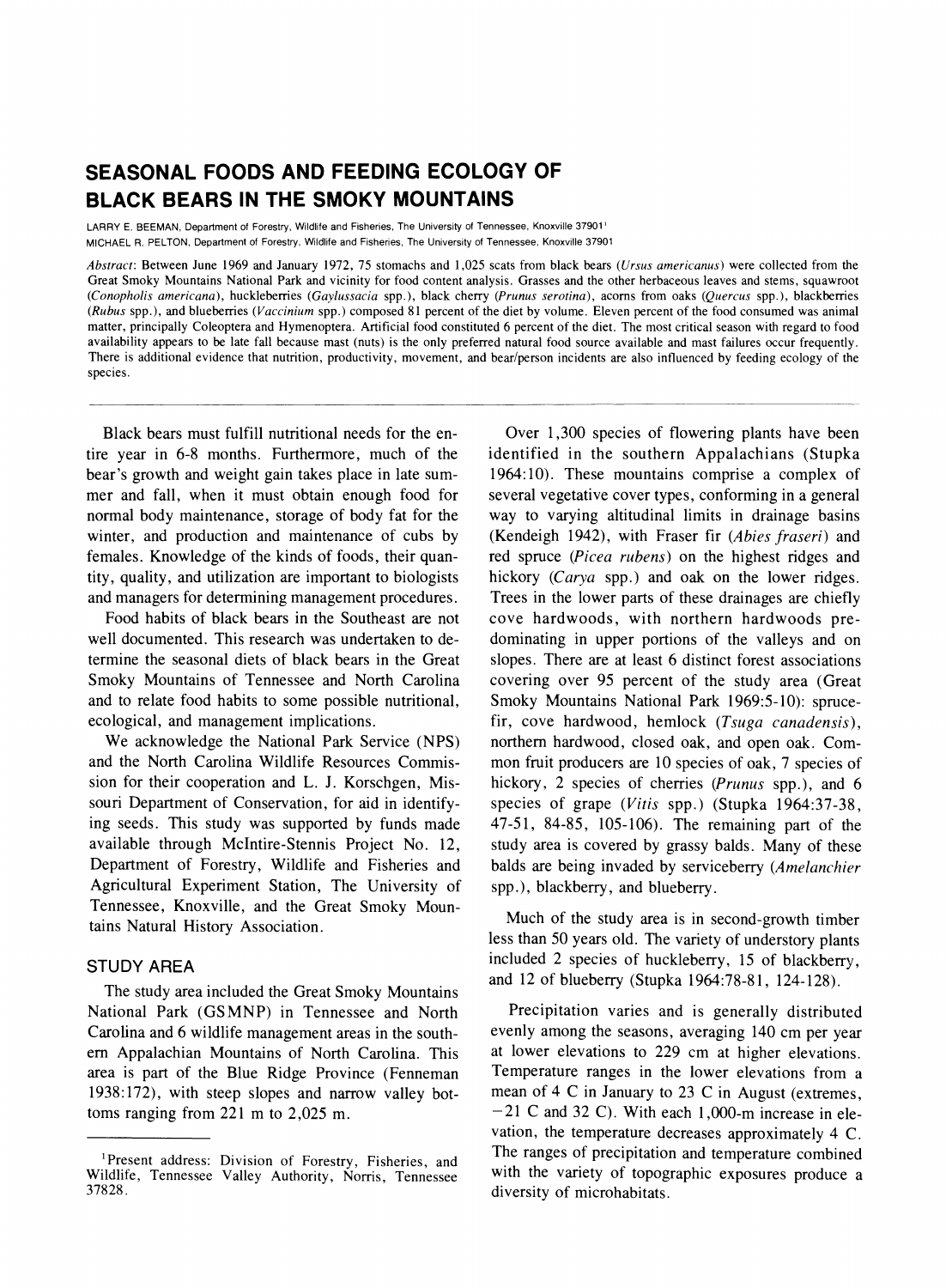### **METHODS**

**A total of 1,025 scats and 75 stomachs were collected between June 1969 and January 1972. Hatler (1967) appraised scat analysis as a technique to determine food habits of bears. He found that fresh green plant material appeared nearly the same in both volume and form after passing through the digestive tract of a bear as it did in the stomach. He also noted that animal matter may undergo substantial quantitative changes but that identity is seldom lost, due to the presence of some material resistant to digestion (exoskeleton, hair, claws, bones). Hatler concluded that a good collection of scats can serve justifiably as a base for nearly any food-habits study of bears.** 

**In the GSMNP, foot trails and abandoned logging roads were selected to include various forest associations and ranges of altitude. Ten trails covering approximately 228 km were walked at 2-week intervals for collecting bear scats. Each trail was walked 14 times a year for a total of 9,600 km over the 3-year period.** 

**Areas surrounding 10 shelter cabins and 1 garbage pit in the GSMNP were searched for scats at 2-week intervals. Scats were also collected from campgrounds and picnic areas if they appeared to be recently deposited. In the late fall, scats were more difficult to find because of the leaf cover.** 

**All but 5 stomachs were collected from hunters during the open season (October-January) on wildlife management areas in North Carolina. Stomachs from bears in the GSMNP were obtained from 2 road kills, a poached bear, a bear killed accidentally by a drug overdose, and a nuisance bear dispatched by the NPS.** 

**Scat and stomach samples were frozen or placed in alcohol for preservation prior to identification of food items. The frozen samples were soaked in water to make the contents pliable and we then washed through a series of sieves (mesh openings of 2mm, 1mm, and 0.25 mm), using the technique described by Tisch (1961:23-25).** 

**Material for macroscopic examination was spread to a depth of about 6 mm. Berries, seeds, and insects often could be identified without the aid of magnification. Further examination of material with a binocular microscope continued until all food items were identified.** 

**Volume of each item in scat or stomach contents was estimated by the methods of Clark (1957) and Tisch (1961:24). Each food item was expressed by frequency of occurrence and assigned an index value based on percentage volume of the food item: 0, trace; 1, 1-25**  **percent: 2, 25-50 percent; 3, 50-75 percent; and 4, 75-100 percent. From the ocular estimates, a volume index percent was calculated using the following formula:** 

**Volume index percent =** 

Index value for an individual food item  $\times 100$ .

**Sum of index values for all food items** 

**These percentages were computed for each time period (spring, summer, early fall, late fall) and the entire year. The frequency index alone can be misleading in delineating the amount of a food item actually consumed. A better evaluation of the importance of a food item can be presented if both frequency of occurrence and volume index percentage are used.** 

#### **RESULTS**

**In the Great Smoky Mountains, black bears used the seasonally abundant foods. These foods appeared tc group naturally into 4 time periods: spring (emergence from limited winter activity through 30 June), summer (1 July through 30 August), early fall (1 September through 15 October), and late fall (16 October to approximately the first snow).** 

**Foods of plant origin composed 81 percent by volume and foods by animal origin amounted to 11 percent by volume of the total diet of the bears (Table 1, Fig. 1). Artificial foods and debris composed the remaining 6 and 2 percent, respectively. Analysis of the samples indicated that bears consumed at least 58 different foods of plant origin, insects from 5 orders, snails (Gastropods), centipedes (Symphyla), crayfish (Crustacea), and 8 kinds of mammals. Seasonal changes in their diet are illustrated in Fig. 2.** 

**Specific plant foods are shown in Table 1. After emergence, the bears' spring diet was 90 percent grasses and other herbaceous stems and leaves. Squawroot, a parasite that grows abundantly on the roots of trees (especially oaks), composed 10 percent of the spring diet.** 

**During summer, intake changed to fruits and seeds (Fig. 2). Fruits of squawroot (15 percent), blackberry (12 percent), blueberry (12 percent), huckleberry (11 percent), and black cherry (10 percent) accounted for most of the diet.** 

**The early fall diet included a variety of fruits, black cherries (23 percent) being the single most important food. The fruits of huckleberry (5 percent), blackberry (2 percent), and blueberry (3 percent) were still constituents of the diet because of the long period ofavailability caused largely by altitudinal variation. At**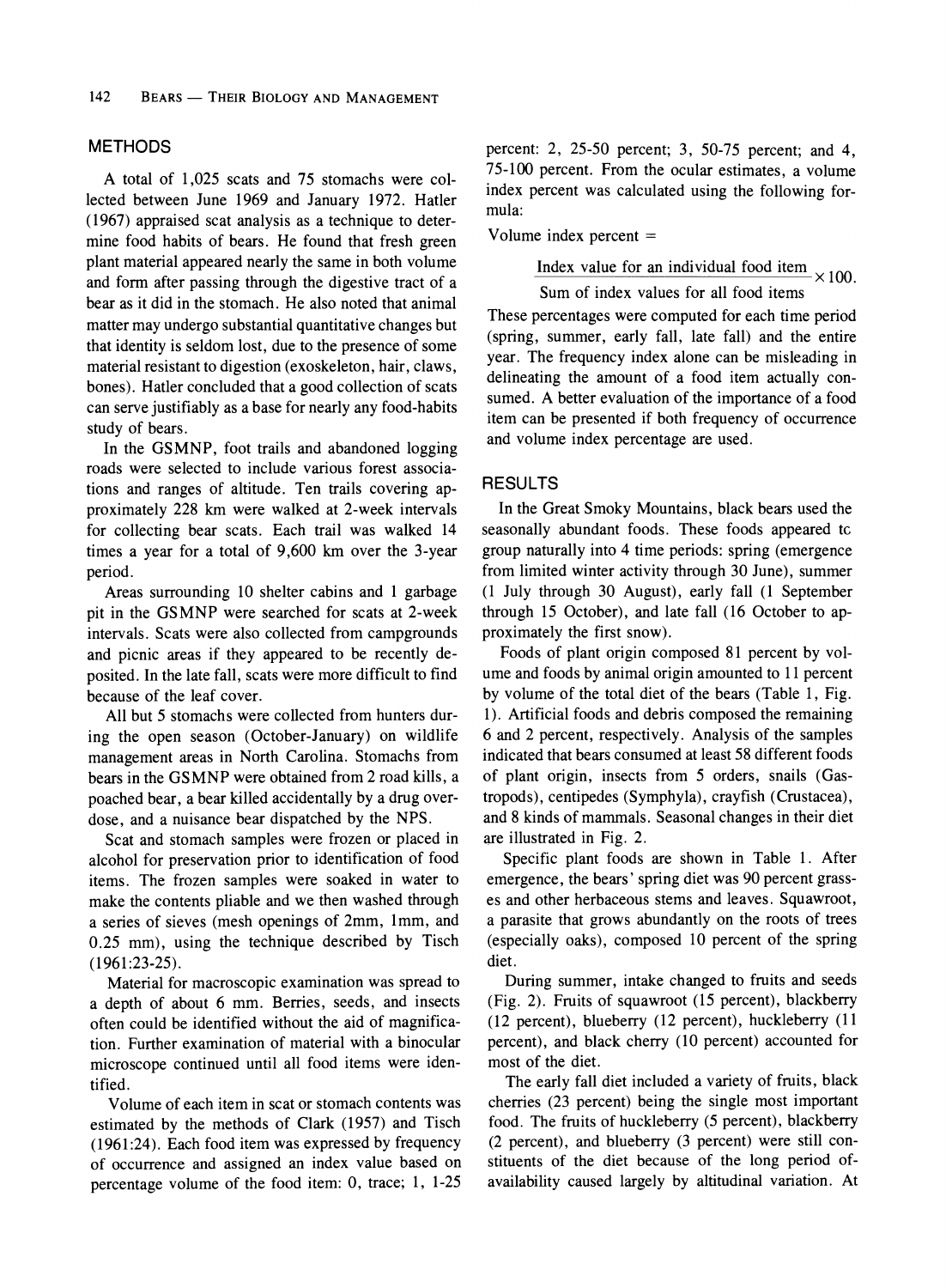| Food item                   | Spring<br>$(145 \text{ scats.})$<br>1 stomach) |                 | Summer<br>$(457$ scats.<br>2 stomachs) |                 | Early fall<br>$(326 \text{ scats})$<br>28 stomachs) |                 | Late fall<br>$(97 \text{ scats.})$<br>44 stomachs) |                                       | Entire year  |                              |
|-----------------------------|------------------------------------------------|-----------------|----------------------------------------|-----------------|-----------------------------------------------------|-----------------|----------------------------------------------------|---------------------------------------|--------------|------------------------------|
|                             | Freq.                                          | Volume<br>index | Freq.                                  | Volume<br>index | Freq.                                               | Volume<br>index | Freq.                                              | Volume<br>index                       | Freq.        | Volume<br>index <sup>a</sup> |
| Plant origin                |                                                |                 |                                        |                 |                                                     |                 |                                                    |                                       |              |                              |
| Prunus serotina             |                                                |                 |                                        | 8               | 29                                                  | 23              | 13                                                 | 12                                    | 18           | 11                           |
| Conopholis americana        | 13                                             | 10              | 15                                     | 15              |                                                     | 2               | Т                                                  |                                       | $\mathbf{1}$ | 9                            |
| Quercus spp.                | T                                              | T               | T                                      | T               | 14                                                  | 14              | 30                                                 | 30                                    | 10           | 9                            |
| Rubus spp.                  |                                                | T               | 14                                     | 12              | 10                                                  | 2               | 2                                                  | T                                     | Ħ            | 8                            |
| Vaccinium spp.              |                                                | T               | 13                                     | 12              | 4                                                   | 3               | T                                                  | T                                     | 10           | o                            |
| Gaylussacia spp.            |                                                |                 | 12                                     | Ħ               | 6                                                   | 5               | T                                                  | T                                     | 9            | o                            |
| Gramineae                   | 47                                             | 28              | 2                                      |                 |                                                     | 3               | $\overline{c}$                                     | $\overline{c}$                        | 8.           |                              |
| Carya spp.                  |                                                |                 | T                                      |                 | 6                                                   | 6               | 9                                                  | 9                                     | 3            |                              |
| Vitis spp.                  |                                                |                 |                                        |                 |                                                     | 4               | 10                                                 | 10                                    | 3            |                              |
| Ranunculus spp.             | 3                                              |                 | 4                                      | 3               |                                                     | T               | 2                                                  | T                                     | 4            |                              |
| Fagus grandifolia           |                                                |                 |                                        |                 | 6                                                   | 6               | 6                                                  |                                       | 3            |                              |
| Malus spp.                  | T                                              |                 |                                        |                 | T                                                   | T               | 3                                                  | $\begin{array}{c} 6 \\ 3 \end{array}$ | 2            |                              |
| Prunus pennsylvanica        |                                                |                 |                                        |                 | 3                                                   | 3               |                                                    |                                       |              |                              |
| Amelanchier spp.            | T                                              | т               |                                        |                 | T                                                   | T               |                                                    |                                       |              |                              |
| <b>Amaranthus blitoides</b> | 6                                              | $\overline{a}$  |                                        |                 |                                                     |                 |                                                    |                                       |              |                              |
| Unidentified herbs          | 83                                             | 43              | 2                                      | 3               | 4                                                   | 3               | $\overline{z}$                                     | $\overline{2}$                        | 8            | ħ                            |
| Animal origin               |                                                |                 |                                        |                 |                                                     |                 |                                                    |                                       |              |                              |
| Coleoptera                  | 10                                             | 2               | 12                                     | 5               | 17                                                  | 5               | 15                                                 | 6                                     | 29           | 5                            |
| Hymenoptera                 |                                                |                 |                                        |                 |                                                     |                 |                                                    |                                       |              |                              |
| Vespidae                    | T                                              |                 |                                        | 3               | 6                                                   |                 | 8                                                  | 8                                     | 8            | 3                            |
| Formicidae                  | 3                                              | 2               |                                        | 2               | 2                                                   |                 |                                                    |                                       | 8            | 3                            |
| Artificial food             | 8                                              |                 | 9                                      | 8               | 6                                                   |                 | 3                                                  | 2                                     | 7            | 6                            |
| Debris (wood, rocks, etc.)  | 5                                              |                 | $\overline{c}$                         | $\overline{c}$  | ٦                                                   |                 | 7                                                  | $\overline{2}$                        | 6            |                              |

**Table 1. Food items identified in 1,025 scats and 75 stomachs of black bears in the Great Smoky Mountains by percentages of frequency and volume index, 1969-72.** 

**aTrace quantities of 31 other plant species made up an additional 5 percent of the Volume Index.** 





**Fig. 1. Food items eaten by black bears (by percentage volume) from spring emergence to winter inactivity (entire year) in the Great Smoky Mountains National Park and vicinity, 1969-72.** 

**Fig. 2. Seasonal food items of black bears (by percentage volume) in the Great Smoky Mountains National Park and vicinity, 1969-72.**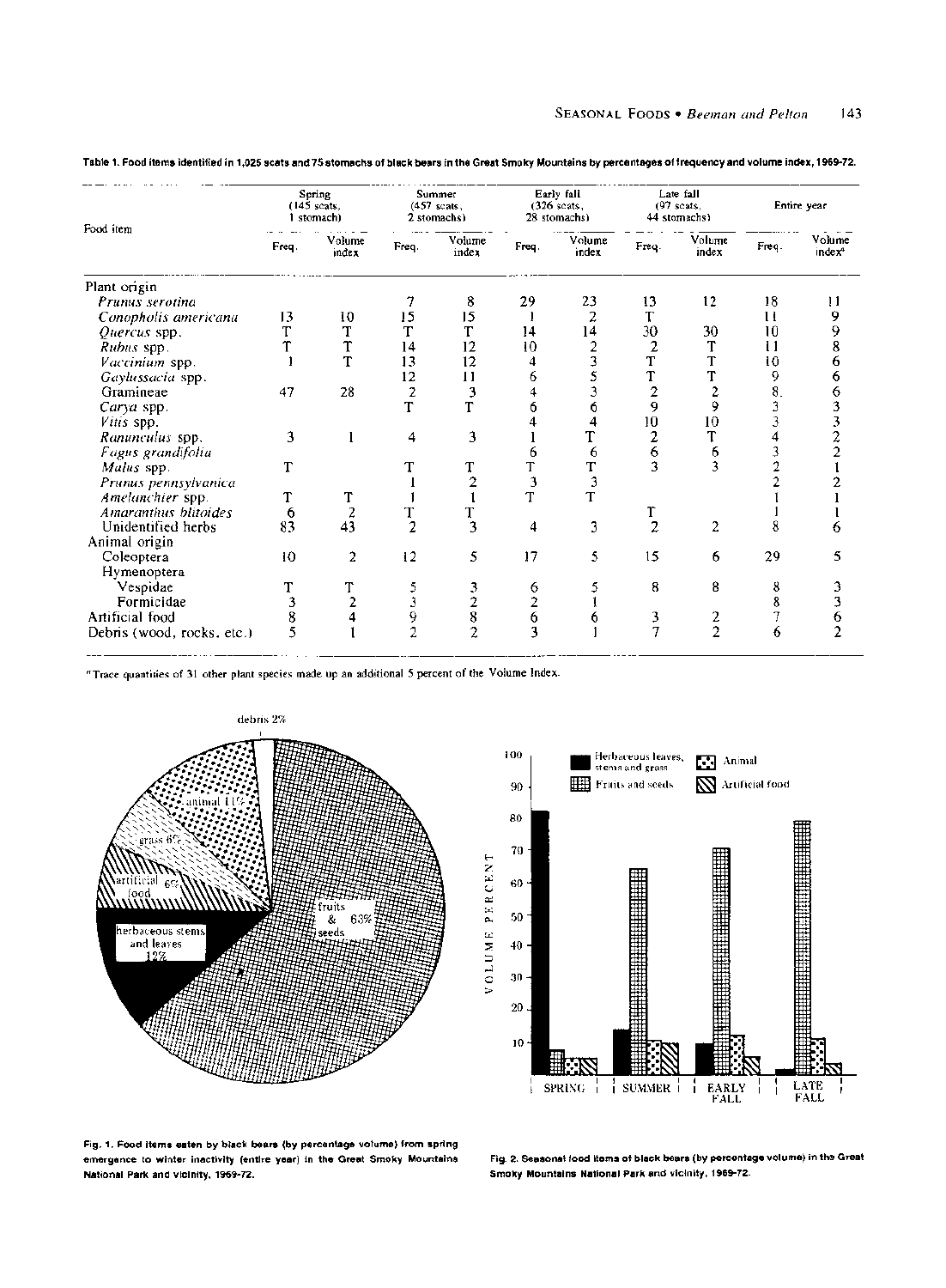**lower elevations, nuts were beginning to mature, with acorns (14 percent), hickory nuts (6 percent), and beechnuts (Fagus grandifolia, 6 percent) forming a substantial part of the diet.** 

**In late fall, important foods were mast of oak (30 percent), hickory (9 percent), and beech (6 percent). Fruits of black cherry (12 percent) and grape (10 percent), and to a lesser degree apple (Malus spp., 3 percent) were also eaten.** 

**Animal foods were in relatively low volume (11 percent) (Table 1); yellow jackets, wasps, and hornets (Vespidae, 3 percent), and ants (Formicidae, 1 percent) composed more than one-third of the animal food. When these insects were eaten, they usually composed a substantial percentage of the scat or stomach contents. Larvae and eggs were only occasionally identified with adult insects; however volume of the larvae and eggs was probably underestimated in scat samples because of their digestibility.** 

**Beetles (29 percent) were the most frequently eaten animal food but composed only 5 percent of the diet by**  volume. This high frequency of occurrence and rela**tively low volume may be explained in 1 or more of the following ways: (1) Most species of beetle were not colonial insects and probably were eaten as isolated individuals. (2) Beetles may be a highly preferred and/or available food item. (3) Because of their large, thick cuticle, beetles were easily identified in scat and stomach remains.** 

**The 8 kinds of mammals identified in the samples were eaten frequently. Many of the samples with mammal items also contained Diptera larvae and scavenger beetles, suggesting that the mammals consumed might have been carrion.** 

**Consumption of artificial foods gradually increased during late spring to 4 percent, peaked in summer (8 percent), gradually decreased in early fall (6 percent), and was at its lowest level in late fall (2 percent) (Table 1). This type of food was available at campgrounds, picnic areas, backcountry shelters, roadsides, and 1 garbage dump.** 

#### **DISCUSSION**

#### **Food Availability**

**The present food habits study suggests that black bears of the Great Smoky Mountains are largely herbivorous and exhibit distinct seasonal cycles in food consumption. During spring, bears lose weight (Beeman 1975:159). Poelker and Hartwell (1973:116) and others have referred to this period from spring**  **emergence to the ripening of more nutritious and abundant summer foods as the "negative foraging period." Droppings observed during this period exhibit a very loose consistency. We assume that the large amounts of grasses and other herbaceous material in the diet (90 percent) contribute to this phenomenon and wonder whether the loose consistency in turn contributes to a period of conditioning of the gastrointestinal tract after a long period of quiescence. The cause-effect relationship in the above speculation is unclear.** 

**Bears began feeding on fruit as soon as the more plentiful fruits matured. Since there are a variety of fruit-bearing plants and numerous microclimates in the Great Smoky Mountains, fruits are generally plentiful and a reliable food source from year to year. Therefore, availability of food is probably not a limiting factor for bears in summer and early fall. In fact, the plentiful foods of summer may contribute to the small home range sizes during this period (Beeman 1975).** 

**Black cherries are available only through October; grapes and the nuts of oaks, hickories, and beech are staple foods for the remainder of the year. Baker (1950:192-193) summarized the production of nut crops of oaks, hickories, and beech as follows: oak acorns - crop failures frequent, good crops produced**  every 2-3 years; hickory nuts — some produced annually, good crops every 2-3 years; beechnuts — crop **failures frequent, 3-5 years between good crops. Mast failures are not uncommon in the Smoky Mountains. Two have been reported in the last 6 years by the Tennessee Wildlife Resources Agency (R. H. Conley, personal communication). Bears add most of their body fat in late summer and fall (August to November); this fat is their only source of energy during winter dormancy. Therefore, scarcity of foods during August to November causes many bears to leave the confines of the park in search of food and hence they are subjected to a mortality rate higher than at other times of the year.** 

**During fall, bears were observed climbing fruitproducing trees to feed. Adult males and females as well as cubs were noted in trees and were observed pulling in limbs with their paws and using their mouths to pick cherries, acrons, beechnuts, and hickory nuts. In addition, limbs as large as 10 cm in diameter were torn and/or chewed off and dropped to the ground. This "pruning"' by bears allowed them to consume mast that otherwise would have been unavailable. Although some damage to these trees was noted, it was probably insignificant when compared with damage caused by high winds and ice storms.**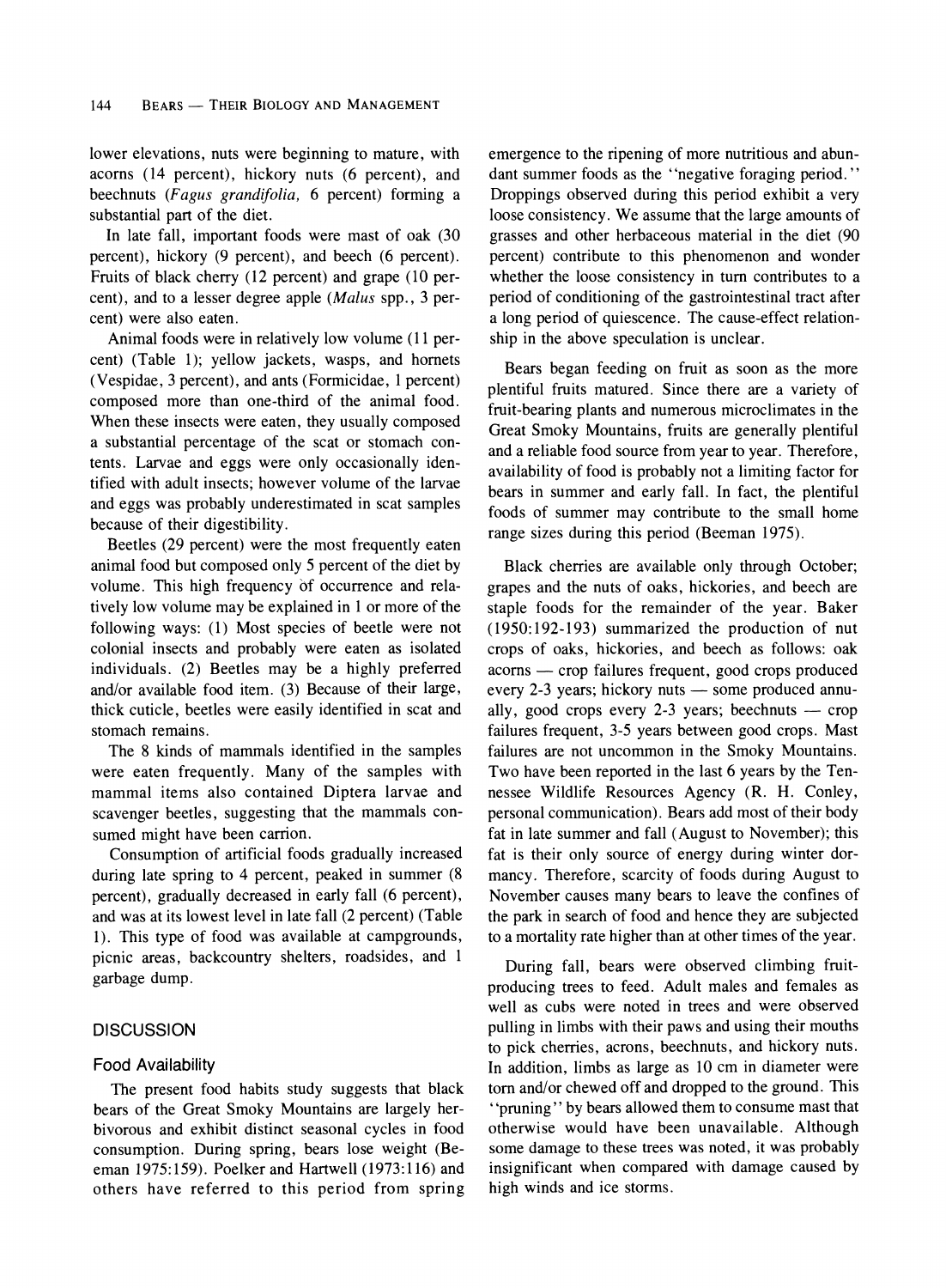**The climbing and feeding behavior of bears in trees may have 2 important ramifications. Insects, particu**larly the larvae of the nut weevil (*Curculio* spp.), ac**count for the greatest damage to acorns in the Southeast (Strickland 1972:22). Strickland (1972) found that over 40 percent of the white oak (Q. alba) and 31 percent of the northern red oak (Q. rubra) acorns that were well formed were damaged by insects. Korstian (1927:36) suggested that acorns subject to insect infestations during summer and early fall are also susceptible to more rapid decay than unifested ones. Climbing oak trees allows bears to obtain acorns before infestations lower the acorns' nutritional value.** 

**Arboreal feeding by bears may also give them an advantage over most (with the exception of sciurids) other mammals dependent on mast in the fall. The wild turkey (Meleagris gallopavo), white-tailed deer (Odocoileus virginianus), gray squirrel (Sciurus carolinensis), and European wild hog (Sus scrofa) all depend on mast and likely compete with black bears, especially in years of mast scarcity.** 

**Tisch (1961:43), Poelker and Hartwell (1973:111), and others have shown that black bears subsist mainly as vegetarians. There are 60 species of mammals in the GSMNP (Linzey and Linzey 1971:87-89), including localized high densities of white-tailed deer (Fox and Pelton 1973) and European wild hog (Great Smoky Mountains National Park 1969). During our study, wild hogs in traps were attacked by bears. Bacon (1973:91) demonstrated that meat is a highly preferred food of black bears and, since these palatable foods are present but not preyed upon, implications are that bears are opportunistic and eat only what is readily available.** 

#### **Nutrition**

**This study estimates the relative percentages of food items included in the diet of the black bear but does not include the nutritional values of these foods in relations to their use. The nutritional requirements of an animal vary with age and season (Beck and Beck 1955); growing cubs and females bearing young require more energy than is needed for normal body maintenance.** 

**The nutritional quality of foods in this study indicated that the diet is high in carbohydrates and low in protein. According to Wainio and Forbes (1941:631), the skin and pulp from black cherry, blackberry, blueberry, and grape are all less than 1.3 percent protein (wet basis); the protein content of seeds was excluded since they did not appear to be digested. The protein content of grasses varies among species but is generally between 5 and 15 percent (dry weight). The**  **acorns of white oak and northern red oak are 3-4 percent protein (wet basis).** 

**Insects, although estimated as a minor food item in quantity, may provide a critical source of protein for bears. For example, beetles contain 41 percent protein, wet basis (Beck and Beck 1955), and ants contain 55 percent, dry basis (Southwood 1973:7). Mammals also contribute another source of protein. However, the amount of protein a bear can utilize during digestion is unknown.** 

**Artificial food consumed by bears was correlated with visitor use of the park and represents another possible source of protein for black bears. From our tagging and population studies, we estimated that in most years 90-95 percent of the bears seldom, if ever, visited an area where artificial food was available. We therefore concluded that artificial food may comprise a substantial percentage of the diet of a few bears but is not eaten by the majority of the population. Also, the NPS has been replacing most of the regular garbage cans with bearproof cans. This measure has probably reduced, although not eliminated, the amount of artificial food available to bears.** 

**Jonkel and Cowan (1971:49) found a direct correlation between black bear productivity and huckleberry production in Montana. The reproductive capacity of bears in the Smoky Mountains seems to be affected by nutritional deficiencies probably caused by poor mast crops in the fall, although only direct evidence is available from our study. In 1973, the number of different**  litters observed  $(N=13)$  was the lowest of the 4-year **study (Beeman 1975:164). This decrease in productivity appears to correlate with the poor mast year of the previous fall (1972). However, this correlation is not conclusive evidence because other causes may also be involved.** 

#### **Movement**

**In 1968, a complete failure of the acorn crop from all oak species was recorded whereas hickories and beech produced some mast at low elevations (R. H. Conley, personal communication). Twenty-five bears (a 4-fold increase over the annual average harvest) were reported killed from Tennessee counties adjacent to the northern perimeter of the park. Bears killed in these peripheral areas were originally from the park because the open counties do not support resident bear populations. The next year (1969), when the production of mast was rated fair in oaks, poor in hickories, and excellent in beech, only 6 legal kills were reported from the same Tennessee counties. The next year of poor mast pro-**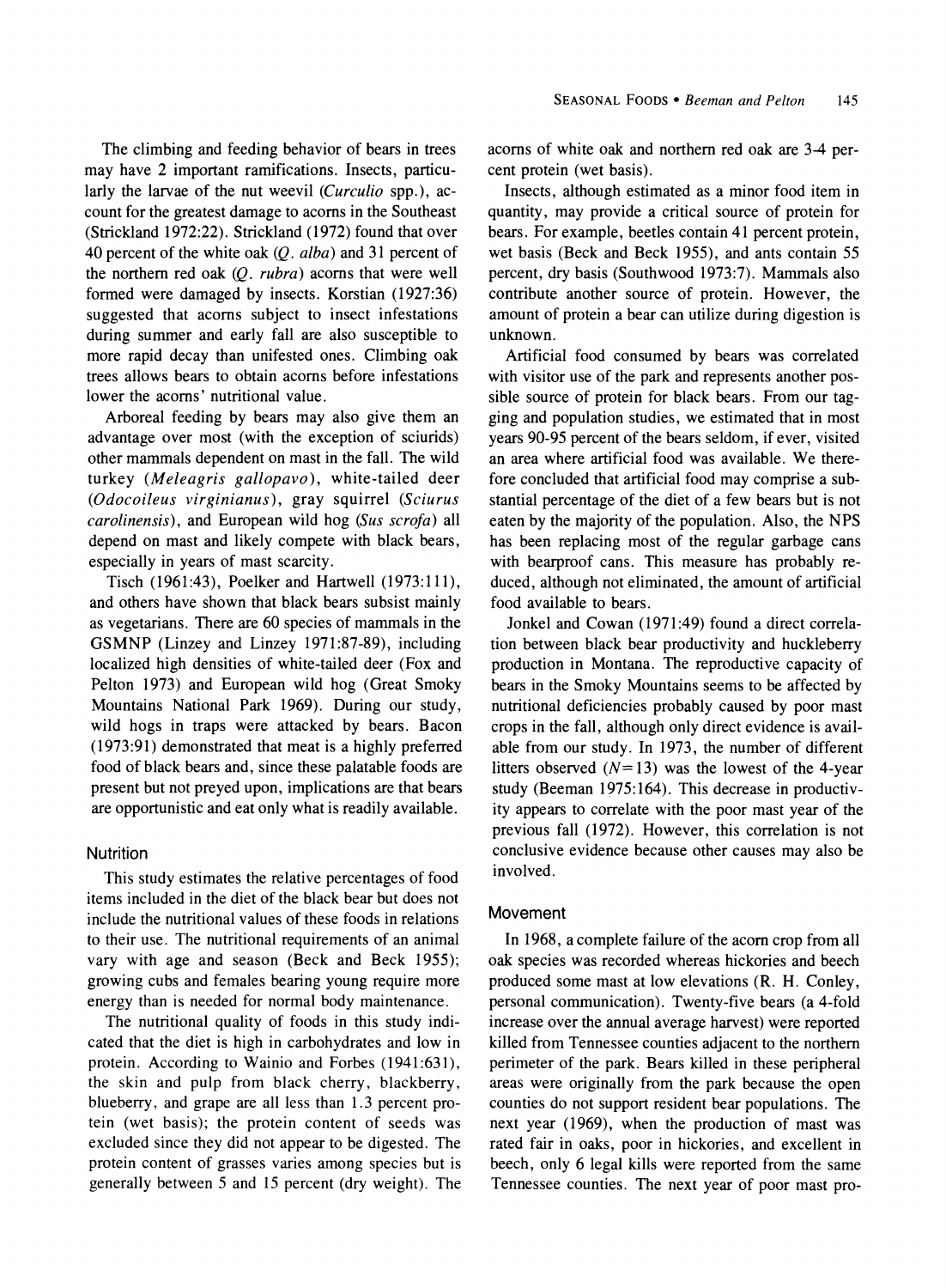**duction occured in 1972 (R. H. Conley, personal communication). There was no bear season in the Tennessee counties in 1972; however, 40 bears (a 7-fold increase over a 7-year average) were handled by the Tennessee Wildlife Resources Agency during late fall in Tennessee counties adjacent to GSMNP. A high percentage of these bears were young males in very poor condition. This occurrence indicates that bears sometimes move into areas outside their normal home ranges in search of food during years of mast scarcity and are killed both legally and illegally.** 

**During the summers of 1968 and 1972, prior to poor mast crops, there was a total of 252 bear/person incidents in the GSMNP. Bear/person incidents included bears damaging pickup and trailer campers, ice coolers, and tents. During the years that immediately followed those years of poor mast production, a total of only 32 incidents were reported. Since male bears are involved in 87 percent of bear/person incidents in the Park (Beeman and Pelton 1976) and home ranges and movements of males are much greater than those of females (Beeman 1975), a high proportion of males are obviously involved in fall foraging activities on the periphery of** 

#### **LITERATURE CITED**

- **BACON, E. S. 1973. Investigations on perception and be**havior of the American black bear (Ursus americanus). **Ph.D. Thesis. Univ. of Tennessee, Knoxville. 161pp.**
- **BAKER, F. S. 1950. Principles of silviculture. McGraw-Hill Book Co., New York. 414pp.**
- **BECK, J. R., AND D. O. BECK. 1955. A method for nutritional evaluation of wildlife foods. J. Wildl. Manage. 19(2):198-205.**
- **BEEMAN, L. E. 1975. Population characterisitcs, movements, and activities of the black bear (Ursus americanus) in the Great Smoky Mountains National Park. Ph.D. Thesis. Univ. of Tennessee, Knoxville. 218pp.**
- **, AND M. R. PELTON. 1976. Homing of black bears in the Great Smoky Mountains National Park. Pages 87-95 in M. R. Pelton, J. W. Lentfer, and G. E. Folk, Jr., eds.**  Bears - their biology and management. **IUCN** Publ. **New Ser. 40.**
- **CLARK, W. K. 1957. Seasonal food habits of the Kodiak bear. Trans. N. Am. Wildl. Conf. 22:145-151.**
- **FENNEMAN, N. M. 1938. Physiography of eastern United**
- **States. McGraw-Hill Book Co., New York. 714pp. FOX, J. R., AND M. R. PELTON. 1973. Observations of a white-tailed deer die-off in the Great Smoky Mountains National Park. Proc. Annu. Conf. Southeast. Assoc. State Game and Fish Commissioners 27:297-301.**
- **Great Smoky Mountains National Park. 1969. Resource management plan for the Great Smoky Mountains National Park. Sect. III. Gatlingburg, Tenn. 21pp.**
- **HALTER, D. F. 1967. Some aspects in the ecology of the black bear (Ursus americanus) in interior Alaska. M.S.**  Thesis. Univ. of Alaska, Fairbanks. 111pp.

**and outside the park. The males are thus more vulnerable to various mortality factors; this differential vulnerability may partly explain the difference in average ages between the sexes in the relatively protected population**  in the park — males, 4.1 years; females, 6.4 years (Pel**ton 1976).** 

**The periodic egress of bears ( predominantly males) from the park during fall foraging activities as well as removal of male panhandlers in summer by the NPS may contribute to maintenance of the population at relatively high densities (Marcum 1974:59) if the hypothesized regulatory effect of adult male bears in the population is valid (Kemp 1976). However, severe and/or frequent mast scarcities are likely to have a detrimental effect on the population and to play a role in population regulation. Data presently being analyzed covering the past 5 years indicate that the population in the park is relatively stable.** 

**These data emphasize the importance of the park as a dispersal point of bears to surrounding areas and illustrate how the availability of fall mast effects this dispersal, provides surplus animals for hunting, and may play an important role in regulating the population.** 

- **JONKEL, C. J., AND MCT. COWAN. 1971. The black bear in the spruce-fir forest. Wildl. Monogr. 27. 57pp.**
- **KEMP, G. A. 1976. The dynamics and regulation of black bear Ursus americanus populations in northern Alberta. Pages 191-197 in M. R. PELTON, J. W. LENTFER, AND G. E. FOLK, JR., eds. Bears - their biology and management. IUCN Publ. New Ser. 40.**
- **KENDEIGH, S. C. 1942. Research areas in the national parks, January 1942. Ecology 23(2):236-238.**
- **KORSTIAN, C. F. 1927. Factors controlling germination and early survival in oaks. Yale School of For. Bull. 19. 115pp.**
- **LINZEY, A. V., AND D. W. LINZEY. 1971. Mammals of Great Smoky Mountains National Park. The University of Tennessee Press, Knoxville. 114pp.**
- **MARCUM, L. C. 1974. An evaluation of radioactive tagging as a technique for determining population densities of the black bear (Ursus americanus) in the Great Smoky Mountains National Park. M.S. Thesis. Univ. of Tennessee, Knoxville. 95pp.**
- **PELTON, M. R. 1976. Summary of black bear research in the Great Smoky Mountains National Park. Proc. Eastern Workshop on Black Bear Manage. and Res. 2:40-46.**
- **POELKER, R. J., AND H. D. HARTWELL. 1973. Black bear of Washington. Washington State Game Dept. Biol. Bull. 14. 180pp.**
- **SOUTHWOOD, T. R. E. 1973. An evolutionary perspective. Symp. R. Entomol. Soc. London 6:3-30.**
- **STRICKLAND, M. D. 1972. Production of mast by selected species of oak (Quercus spp.) and its use by wildlife on the Tellico Wildlife Management Area, Monroe County, Tennessee. M.S. Thesis. Univ. of Tennessee, Knoxville. 63pp.**